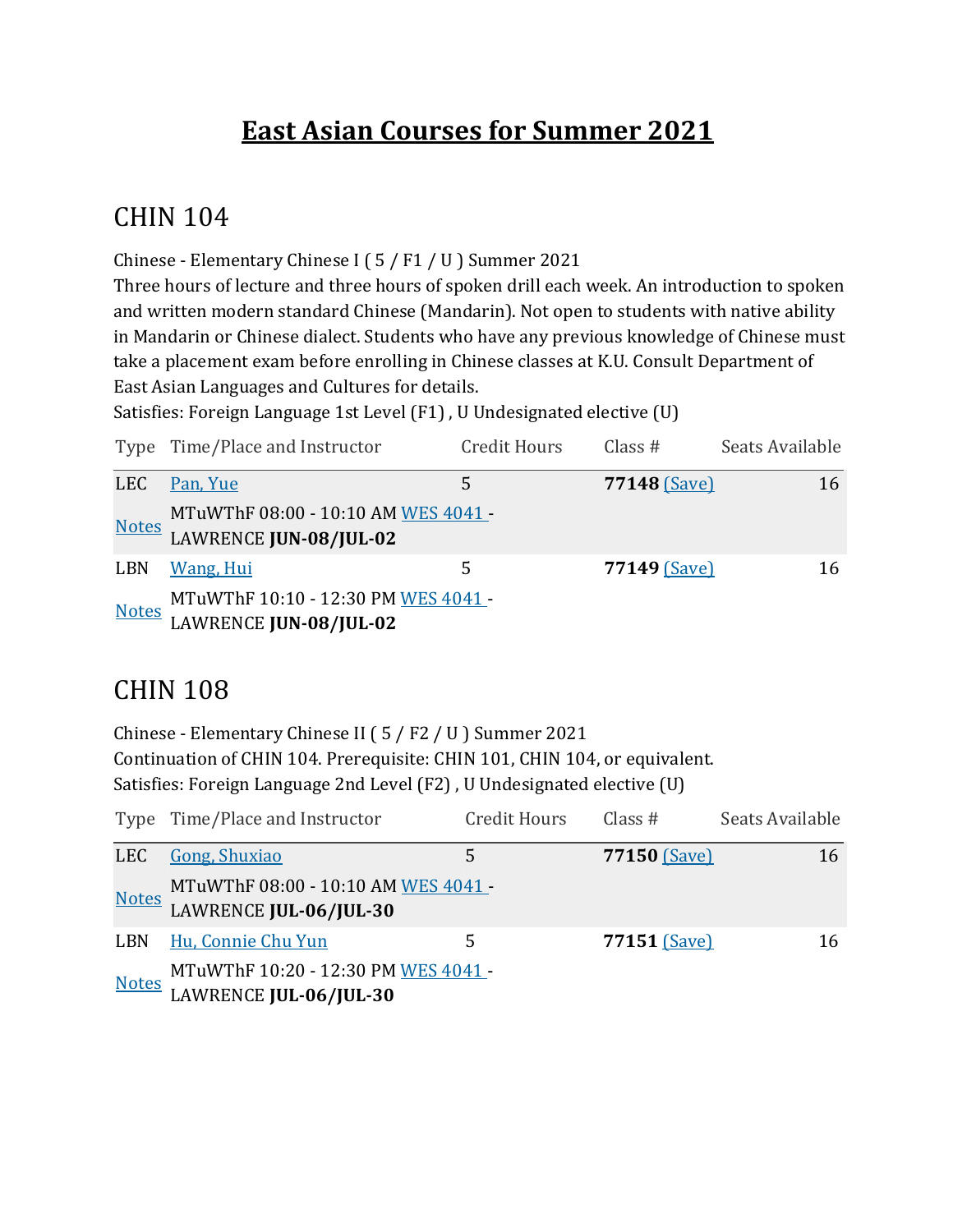## **EALC** 198

East Asian Languages&Cultures - Studies in:  $(1-5 / H)$  Summer 2021 Special purpose subject in East Asia and contiguous regions. Satisfies: H Humanities (H)

|     | Type Time/Place and Instructor                        | Credit Hours | Class $#$           | Seats Available |
|-----|-------------------------------------------------------|--------------|---------------------|-----------------|
| LEC | Topic: The Visual Arts of East<br>Asia Yoon, Jeongwon | $1 - 5$      | <b>75995 (Save)</b> | 23              |
|     | Notes APPT ONLNE KULC - LAWRENCE                      |              |                     |                 |

# EALC 373

East Asian Languages&Cultures - Modern Korean Art & Culture (3 / AE42 / H ) Summer 2021

This course is a thematic introduction to Korean art and culture with an emphasis on modern and contemporary Korea. Pre-modern works are contextualized with respect to contemporary issues. Students learn how to conduct a comprehensive analysis of an artwork by considering the political, historical and social conditions of its time within a broader East Asian cultural framework. (Same as HA 363.) Prerequisite: An introductory course in art history at the college level, or consent of instructor.

Satisfies: Goal 4 Outcome 2 (AE42), H Humanities (H)

| Type Time/Place and Instructor   | Credit Hours Class # |              | Seats Available |
|----------------------------------|----------------------|--------------|-----------------|
| LEC Stiller, Maya                | 3                    | 77085 (Save) | 20              |
| Notes APPT ONLNE KULC - LAWRENCE |                      |              |                 |

# EALC 656

East Asian Languages&Cultures - Government&Politics East Asia (3 / AE42 / NW / S / W ) Summer 2021

A comparative examination of the contemporary political institutions, processes and ideas of China, Japan, and Korea. (Same as POLS 656.) Prerequisite: Junior level or consent of the instructor.

Satisfies: Goal 4 Outcome 2 (AE42), NW Non-Western Culture (NW), S Social Science (S), World Culture (W)

|     | Type Time/Place and Instructor   | Credit Hours Class # |                     | Seats Available |
|-----|----------------------------------|----------------------|---------------------|-----------------|
| LEC | <u>Zhang, Jiakun</u>             |                      | <b>76344 (Save)</b> | 25              |
|     | Notes APPT ONLNE KULC - LAWRENCE |                      |                     |                 |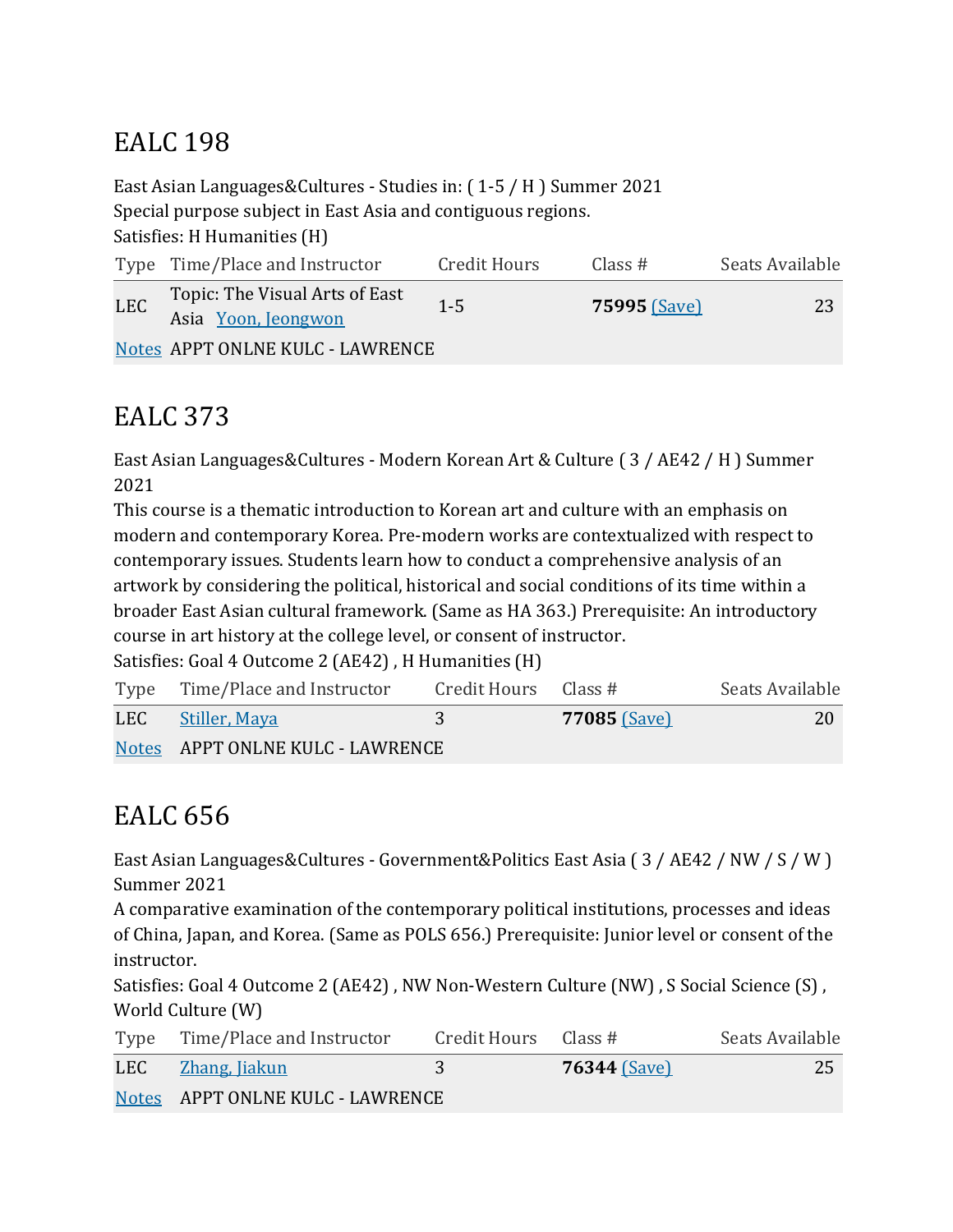# EALC 678

East Asian Languages&Cultures - Chinese Foreign Policy  $(3 / S / W)$  Summer 2021 In-depth examination of China's changing policies toward other countries with special emphasis on policy-making process, negotiating behavior, military strategy, economic relations, and cultural diplomacy. (Same as GIST 678 and POLS 678.) Prerequisite: Sophomore level or consent of the instructor.

Satisfies: S Social Science (S), World Culture (W)

| Type Time/Place and Instructor                           | Credit Hours | Class#              | Seats Available |
|----------------------------------------------------------|--------------|---------------------|-----------------|
| LEC Kennedy, John                                        | 3            | <b>75729 (Save)</b> | 23              |
| Notes APPT ONLNEOFCP - OFF CAMPUS MAY-18/JUN-15 Inst Req |              |                     |                 |

### **ECIV 104**

Eastern Civilization (ECIV) - Eastern Civilizations (3 / AE42 / H / HL / NW / W ) Summer 2021

This course acquaints the student with the broad outlines of the traditional cultures and literatures of East Asia, and explores the interaction between these regions and cultures as well as their continuities and disparities. Course materials include translations and discussions of original sources. The course is most appropriate for students with no background in Asian culture. Does not complete major requirement. Not open to students with credit in ECIV 304.

Satisfies: Goal 4 Outcome 2 (AE42), H Humanities (H), HL Literature & the Arts PC (HL), NW Non-Western Culture (NW), World Culture (W)

| Type Time/Place and Instructor                 | Credit Hours | Class #      | Seats Available |
|------------------------------------------------|--------------|--------------|-----------------|
| LEC Vanhartingsveldt, Michael                  | 3            | 75444 (Save) | 14              |
| Notes APPT ONLNE KULC - LAWRENCE JUN-08/JUL-02 |              |              |                 |

# HA 166

History of Art - The Visual Arts of East Asia (3 / AE42 / GE3H / W ) Summer 2021 This course examines major forms of artistic expression in China, Korea, and Japan. Discussions introduce basic art concepts, the themes and purposes of art, and different art styles in East Asia from ancient times to the present. Students develop critical skills through analyzing, writing about, and talking about art and East Asian cultures. Students also learn about important museums in North America and Asia. No prior knowledge of art history or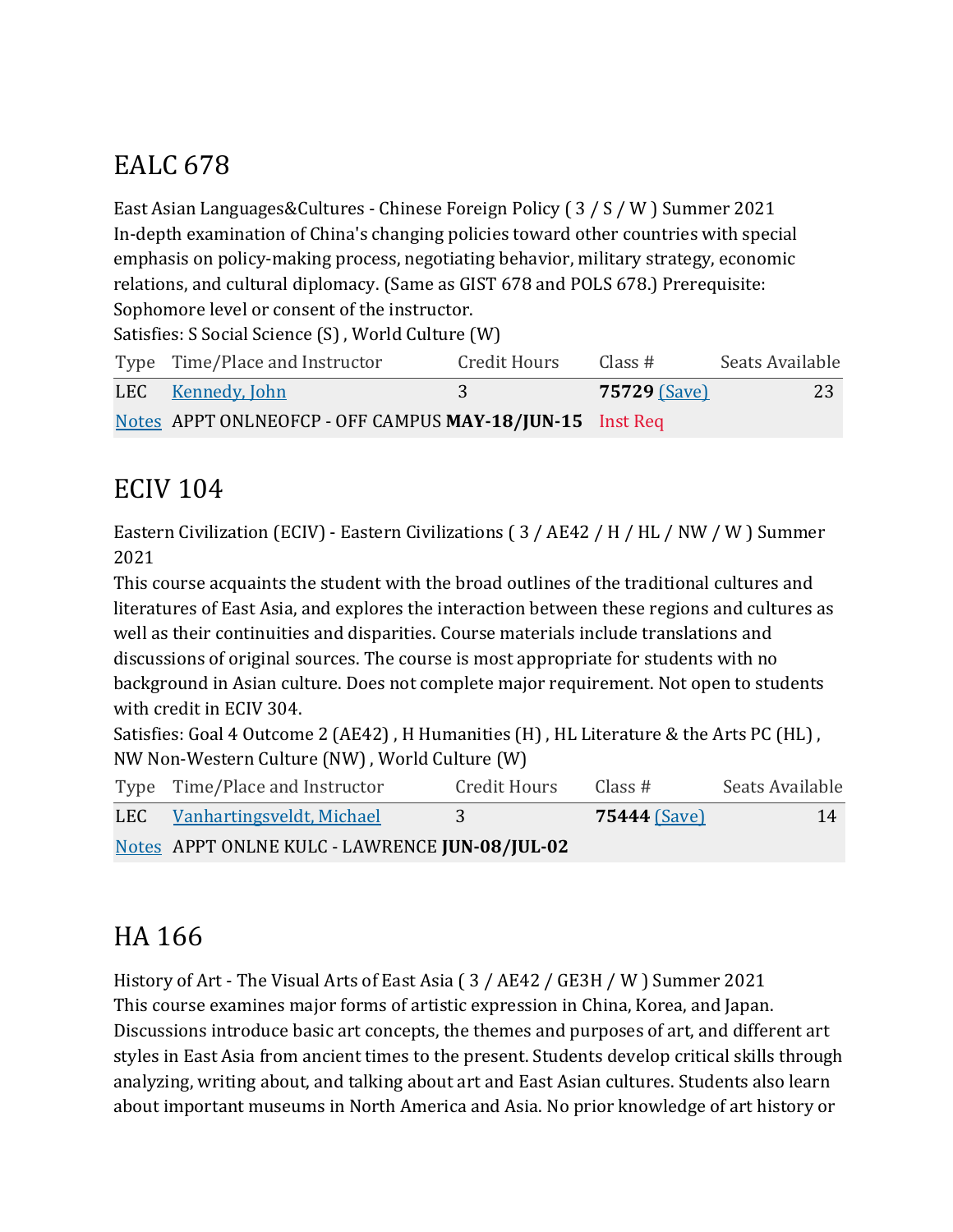East Asia expected. Not open to students with credit in HA 165. Satisfies: Goal 4 Outcome 2 (AE42) , Goal 3 Arts and Humanities (GE3H) , World Culture (W)

| Type Time/Place and Instructor   | Credit Hours $\;$ Class # |                     | Seats Available |
|----------------------------------|---------------------------|---------------------|-----------------|
| LEC Yoon, Jeongwon               | 3                         | <b>75859 (Save)</b> | 23              |
| Notes APPT ONLNE KULC - LAWRENCE |                           |                     |                 |

### JPN 104

Japanese (JPN) - Elementary Japanese I (5 / F1 / U ) Summer 2021

Three hours of lecture, three hours of drill per week. Acquisition of basic language skills (listening, speaking, reading, writing). Not available for credit for students who have previously completed JPN 101.

Satisfies: Foreign Language 1st Level (F1), U Undesignated elective (U)

|              | Type Time/Place and Instructor                                | <b>Credit Hours</b> | Class $#$    | Seats Available |
|--------------|---------------------------------------------------------------|---------------------|--------------|-----------------|
| <b>LEC</b>   | <b>Wang, Tingting</b>                                         | 5                   | 74761 (Save) | 14              |
| <b>Notes</b> | MTuWThF 08:00 - 10:10 AM WES 4025 -<br>LAWRENCE JUN-08/JUL-02 |                     |              |                 |
| <b>LBN</b>   | Monahan, Ryan<br>Nobuki, Ayumi                                | 5                   | 74762 (Save) | 14              |
| <b>Notes</b> | MTuWThF 10:20 - 12:30 PM WES 4025<br>LAWRENCE JUN-08/JUL-02   |                     |              |                 |

## JPN 108

|              | Japanese (JPN) - Elementary Japanese II (5 / F2 / U) Summer 2021<br>Continuation of JPN 104. Prerequisite: JPN 101, JPN 104, or equivalent.<br>Satisfies: Foreign Language 2nd Level (F2), U Undesignated elective (U) |                     |              |                 |
|--------------|------------------------------------------------------------------------------------------------------------------------------------------------------------------------------------------------------------------------|---------------------|--------------|-----------------|
|              | Type Time/Place and Instructor                                                                                                                                                                                         | <b>Credit Hours</b> | Class $#$    | Seats Available |
| <b>LEC</b>   | Daldorph, Misae                                                                                                                                                                                                        | 5                   | 74763 (Save) | 15              |
| <b>Notes</b> | MTuWThF 08:00 - 10:10 AM WES 4025 -<br>LAWRENCE JUL-06/JUL-30                                                                                                                                                          |                     |              |                 |
| <b>LBN</b>   | Monahan, Ryan<br>Nobuki, Ayumi                                                                                                                                                                                         | 5                   | 74764 (Save) | 15              |
| <b>Notes</b> | MTuWThF 10:20 - 12:30 PM WES 4025 -<br>LAWRENCE JUL-06/JUL-30                                                                                                                                                          |                     |              |                 |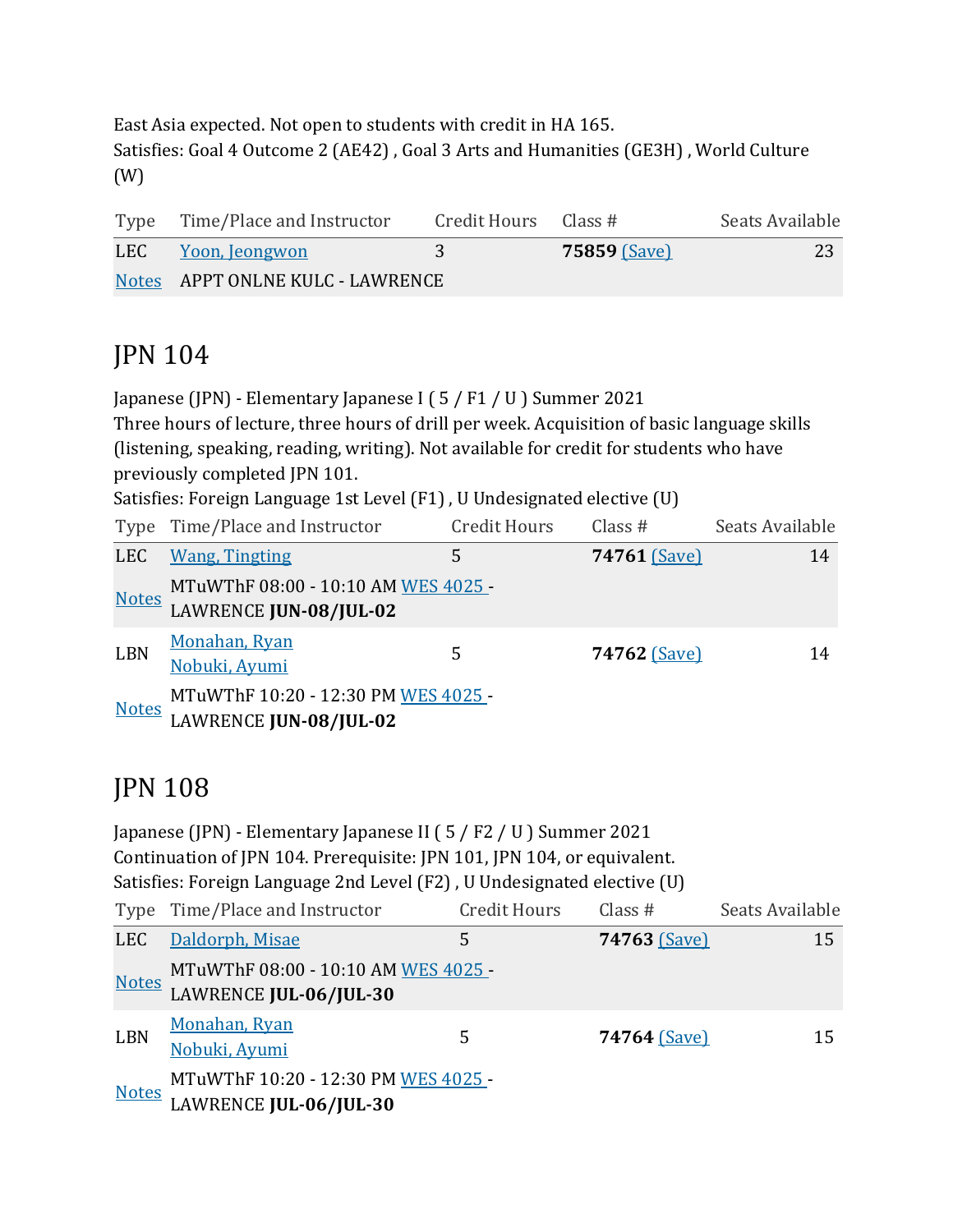#### **KOR 104**

Korean - Elementary Korean I ( $5$  / F1 / U ) Summer 2021

Five hours of class and two hours of drill in the spoken language each week. Grammar and readings in selected texts.

Satisfies: Foreign Language 1st Level (F1), U Undesignated elective (U)

|              | Type Time/Place and Instructor                                  | <b>Credit Hours</b> | Class $#$    | Seats Available |
|--------------|-----------------------------------------------------------------|---------------------|--------------|-----------------|
| LEC          | Lee, Ji Yeon                                                    | 5                   | 77155 (Save) | 13              |
| <u>Notes</u> | MTuWThF 08:00 - 10:10 AM ONLNE KULC -<br>LAWRENCE JUN-08/JUL-02 |                     |              |                 |
| LBN          | Lee, Jinmyung                                                   | 5.                  | 77156 (Save) | 13              |
| <u>Notes</u> | MTuWThF 10:20 - 12:30 PM ONLNE KULC -<br>LAWRENCE JUN-08/JUL-02 |                     |              |                 |

## **KOR 108**

|              | Korean - Elementary Korean II (5 / F2 / U) Summer 2021<br>Continuation of KOR 104. Prerequisite: KOR 104. |                     |              |                 |  |
|--------------|-----------------------------------------------------------------------------------------------------------|---------------------|--------------|-----------------|--|
|              | Satisfies: Foreign Language 2nd Level (F2), U Undesignated elective (U)                                   |                     |              |                 |  |
|              | Type Time/Place and Instructor                                                                            | <b>Credit Hours</b> | Class $#$    | Seats Available |  |
| <b>LEC</b>   | Lee, Jinmyung                                                                                             | 5                   | 77158 (Save) | 15              |  |
| <u>Notes</u> | MTuWThF 08:10 - 10:10 AM ONLNE KULC -<br>LAWRENCE JUL-06/JUL-30                                           |                     |              |                 |  |
| LBN          | <b>Shin, Haseop</b>                                                                                       | 5                   | 77159 (Save) | 15              |  |
| <b>Notes</b> | MTuWThF 10:20 - 12:30 PM ONLNE KULC -<br>LAWRENCE JUL-06/JUL-30                                           |                     |              |                 |  |

#### **MUSC 560**

Musicology - Music in World Cultures (3 / AE42 / NW / W ) Summer 2021

An introduction to music as part of the cultural experience in India, Southeast Asia, the Orient, and Africa, with comparisons to Western traditions and influences on contemporary music.

Satisfies: Goal 4 Outcome 2 (AE42) , NW Non-Western Culture (NW) , World Culture (W)